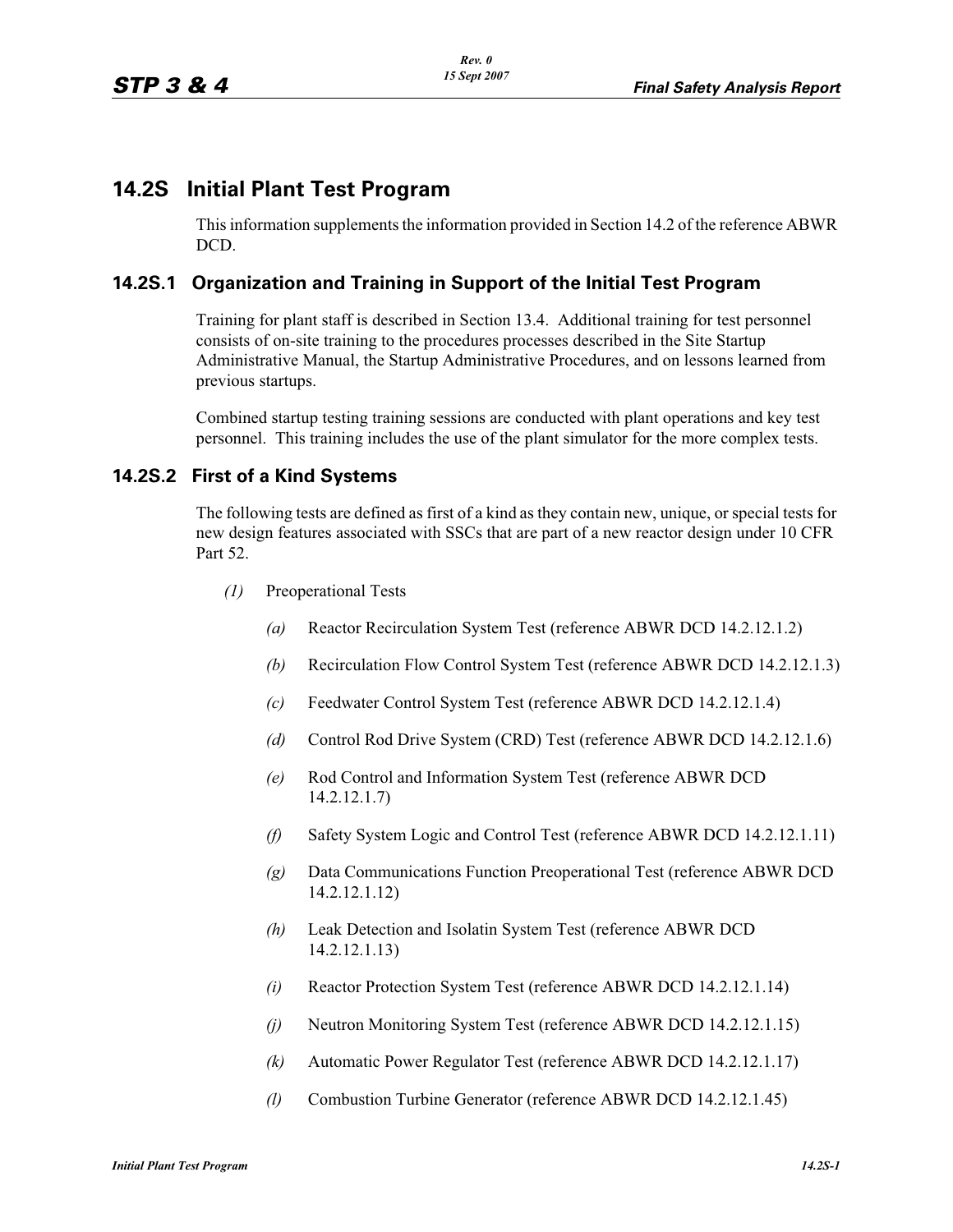- *(m)* Steam Bypass and Pressure Control System Test (reference ABWR DCD 14.2.12.1.66)
- *(2)* Startup Testing
	- *(a)* Control Rod Drive System Performance (reference ABWR DCD 14.2.12.2.5)
	- *(b)* Neutron Monitoring Sytem Performance (reference ABWR DCD 14.2.12.2.6)
	- *(c)* Recirculation Flow Control (reference ABWR DCD 14.2.12.2.13)
	- *(d)* Plant Automation and Control (reference ABWR DCD 14.2.12.2.16)
	- *(e)* Loss of Feedwater Heating (reference ABWR DCD 14.2.12.2.28)
	- *(f)* Feedwater Pump Trip (reference ABWR DCD 14.2.12.2.29)
	- *(g)* Recirculation Pump Trip (reference ABWR DCD 14.2.12.2.30)
	- *(h)* Turbine Trip and Load Rejection (reference ABWR DCD 14.2.12.2.33)

## **14.2S.3 Overlap of Unit 3 Test Program with Unit 4 Test Program**

The project schedule indicates that the Unit 4 fuel load date is approximately 12 months later than that for Unit 3. Accordingly, the startup schedule indicates that Unit 3 will have completed most of the low and mid power testing before the preoperational program for Unit 4 commences. Unit 3 will be given priority should any additional personnel be required for initial startup testing. During the period of overlap, startup personnel will be allowed to work on both units.

## **14.2S.4 Testing Required to be Completed Prior to Fuel Load**

Table 14.2S-1 provides a cross-reference to each system preoperational test (or portion thereof) required to be completed before initial fuel loading, that is designed to satisfy the requirements for completing ITAAC in accordance with 10 CFR 52.99(a).

## **14.2S.12 Individual Test Descriptions**

Systems and features to be tested for the initial test program were identified in the reference ABWR DCD. At the time of DCD approval, it was recognized that there would be additional features and interfacing systems necessary to provide a complete test program. Using the screening criteria provided in Regulatory Guide 1.68, as well as the requirements identified in the reference ABWR DCD Subsection 14.2.13.1, the following test descriptions are provided. Testing of plant security systems will be in accordance with the equipment vendor recommendations and applicable industry and regulatory requirements. These requirements are addressed in the security plan.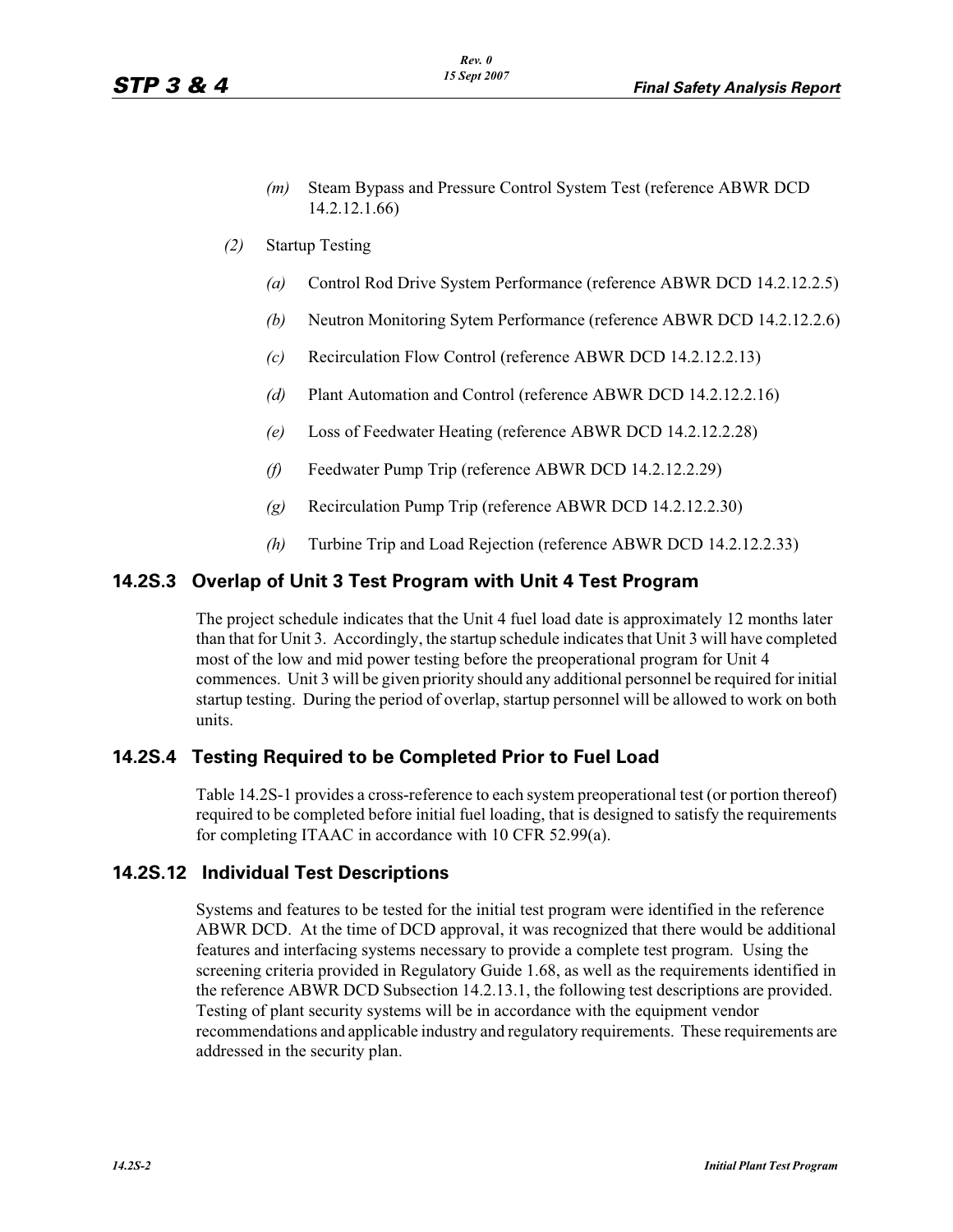### **14.2S.12.1 Preoperational Testing**

#### **14.2S.12.1.78 Makeup Water Purification Preoperational Test**

*(1)* Purpose

To verify the ability of the Makeup Water Purified (MUWP) System to provide an adequate reserve of condensate quality water for makeup to the Condensate Storage Tank, as makeup water for Reactor Building Cooling Water, Turbine Building Cooling Water, Diesel Generator Cooling Water, and for other uses as designed.

*(2)* Prerequisites

The construction tests have been successfully completed, and the SCG has reviewed the test procedure and approved the initiation of testing. Additional prerequisites include but are not limited to the following:

- *(a)* All system instrumentation shall be in accordance with the P&ID and Instrument Data Sheets and shall have been properly calibrated per the instrument supplier's instructions.
- *(b)* The applicable power sources to supply electric power to motors, control circuits and instrumentation shall be available, as required, to support the performance of this testing.
- *(c)* The system valve lineups shall have been completed in accordance with the applicable system operating procedures prior to the test.
- *(d)* The Instrument Air System and The MWP System shall be available for use in support of this test, as required.
- *(e)* A sufficient quantity of chemically acceptable water shall be available for performing this test.
- *(3)* General Test Methods and Acceptance Criteria

Performance shall be observed and recorded during a series of individual component and integrated system tests. These tests shall demonstrate that the MUWP System operates properly as specified in Subsection 9.2.10 and applicable MUWP System design specifications through the following testing:

- *(a)* Proper operation of instrumentation and system controls in all combinations of logic and instrument channel trip.
- *(b)* Proper operation of permissive and prohibit interlocks including components subject to interlocking.
- *(c)* Verification of various component alarms used to monitor system operation and status, including condensate storage tank (CST) volume and/or level, for correct alarm actuation and reset.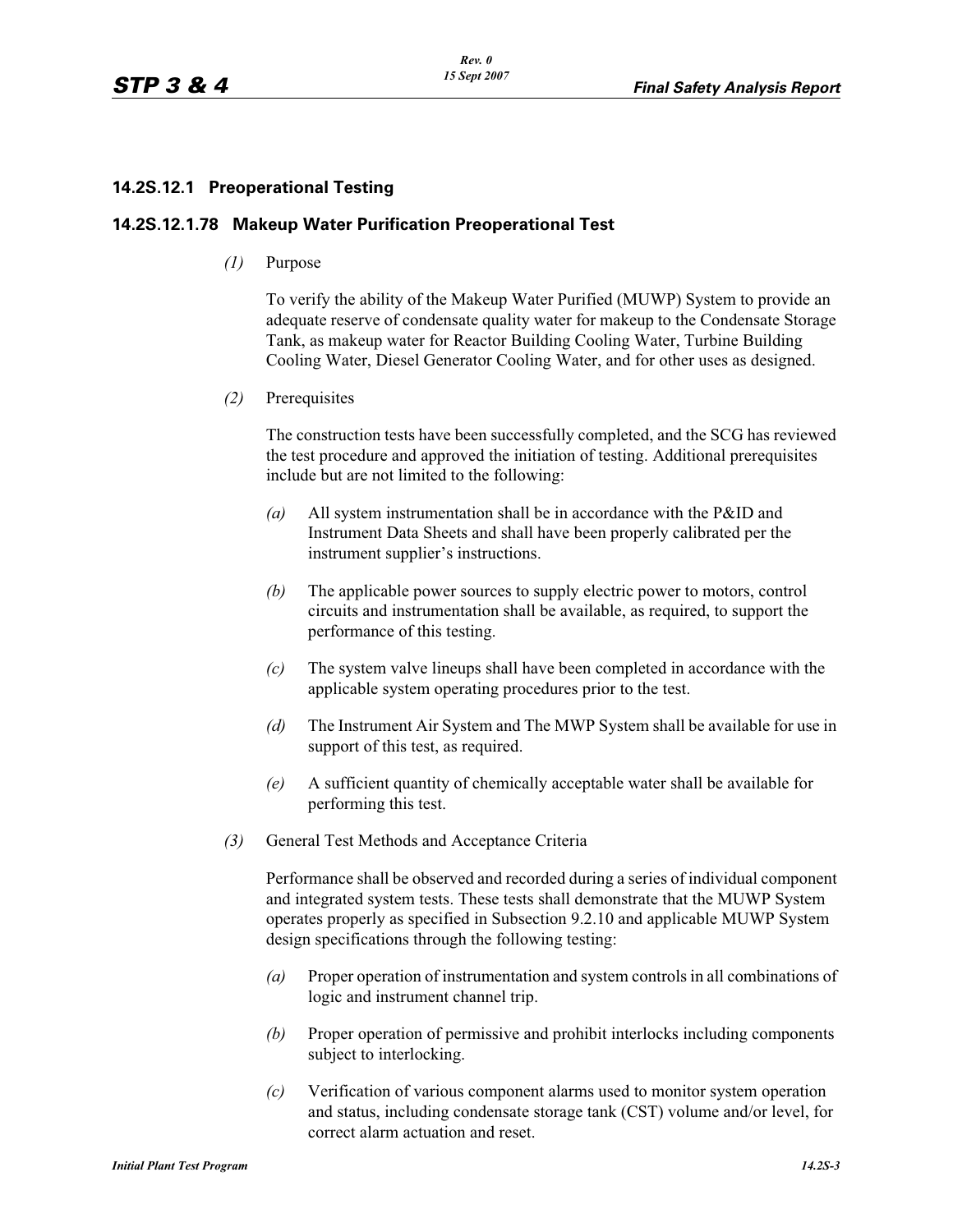*(d)* Proper operation of freeze protection devices, if applicable.

#### **14.2S.12.1.79 Makeup Water Preparation Preoperational Test**

*(1)* Purpose

To verify the ability of the Makeup Water Preparation (MWP) System to provide an adequate quantity of makeup quality water for makeup to the Makeup Water Purified and Potable Water Systems, the condensate storage tank, the Reactor Building Cooling Water, Turbine Building Cooling Water and Diesel Generator Cooling Water Systems, and for other uses as designed.

*(2)* Prerequisites

The construction tests have been successfully completed, and the SCG has reviewed the test procedure and approved the initiation of testing. Additional prerequisites include but are not limited to the following:

- *(a)* All system instrumentation shall be in accordance with the P&ID and Instrument Data Sheets and shall have been properly calibrated per the instrument supplier's instructions.
- *(b)* The applicable power sources to supply electric power to motors, control circuits and instrumentation shall be available, as required, to support the performance of this testing.
- *(c)* The system valve lineups shall have been completed in accordance with the applicable system operating procedures prior to the test.
- *(d)* Instrument air system shall be available for use in support of this test, as required.
- *(e)* A sufficient quantity of chemically acceptable water shall be available for performing this test.
- *(f)* Temporary strainer screens shall be installed at the pump inlets of MWP throughout the test.
- *(3)* General Test Methods and Acceptance Criteria

Performance shall be observed and recorded during a series of individual component and integrated system tests. These tests shall demonstrate that the MWP System operates properly as specified in Subsection 9.2.8 and applicable MWP System design specifications through the following testing:

- *(a)* Proper operation of instrumentation and system controls in all combinations of logic and instrument channel trip.
- *(b)* Proper operation of permissive and prohibit interlocks including components subject to interlocking.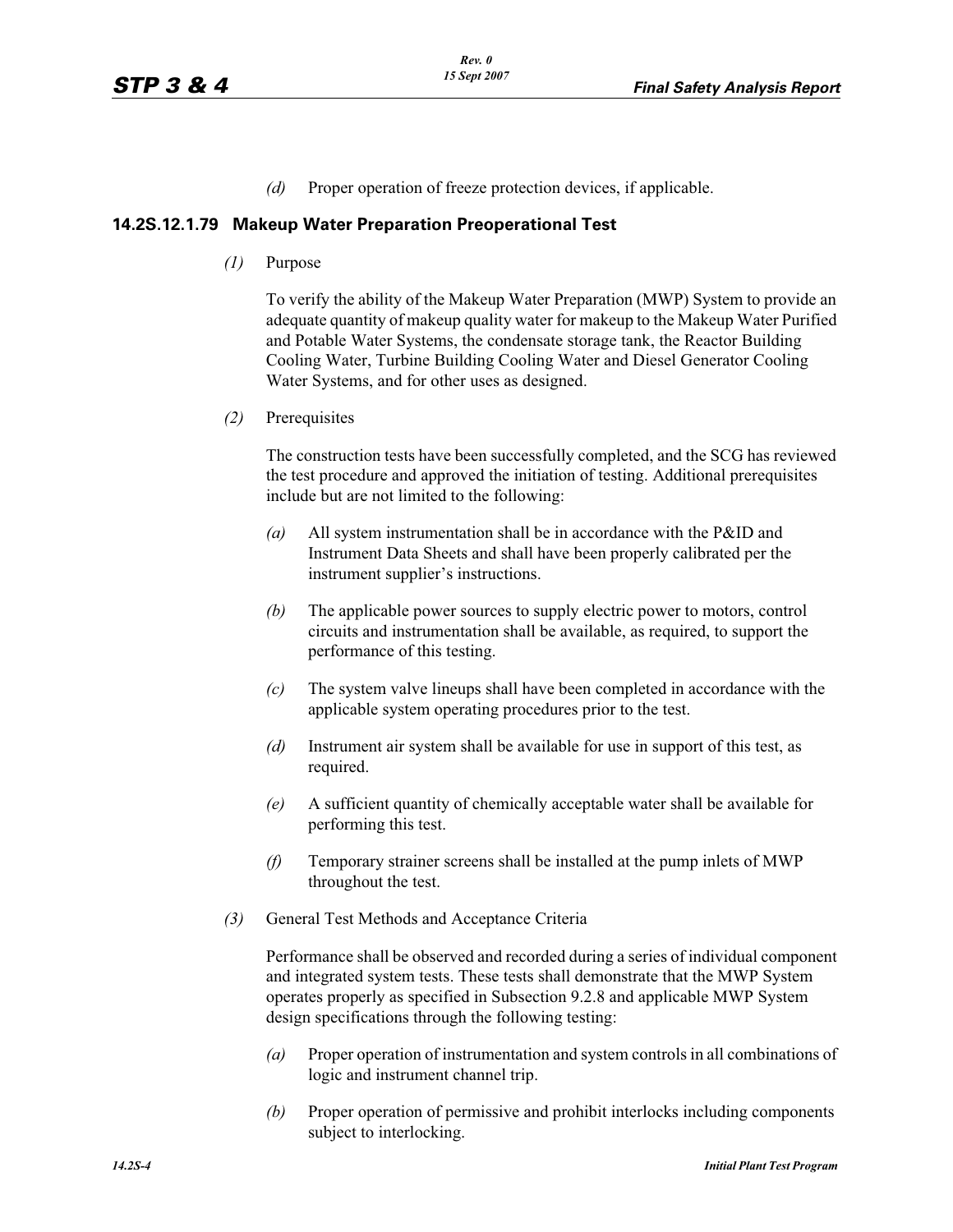- *(c)* Verification of various component alarms used to monitor system operation and status, including condensate storage tank (CST) volume and/or level, for correct alarm actuation and reset.
- *(d)* Proper operation of freeze protection devices, if applicable.
- *(e)* Verification that each unit of the MWP pumps can be operated normally during the following system operation tests:
	- (i) System operation test to confirm pump performance including: stable operation condition, pump discharge pressure comparison against the shop test pump curve, and the ability to provide desired flow rates to each applicable system and/or component.
	- (ii) Pump minimum flow test to confirm a stable pump operation and ability to operate continuously with pump discharge valve in the closed position.
	- (iii) Standby pump automatic start test to confirm auto start feature of a standby pump upon the trip of a running pump.

#### **14.2S.12.1.80 Electrical Switchyard System Preoperational Test**

*(1)* Purpose

To verify the ability of the Electrical Switchyard System to provide a means for supplying offsite AC power to safety-related and non-safety-related equipment including normal and standby lighting systems, via the appropriate distribution network(s).

*(2)* Prerequisites

The construction tests for the individual components associated with the Switchyard System have been successfully completed, and the SCG has reviewed the test procedure and approved the initiation of testing. All the necessary permanently installed and test instrumentation shall have been properly calibrated and be operational. Appropriate electrical power sources shall be available for remote control, parameter information and annunciators associated with the electrical power distribution system. Adequate ventilation to both switchgear and battery rooms shall be available and operational. The portion of Fire Protection System covering the switchyard areas shall be available for use. Additionally, the plant EPDS (13.8kV and 4.16 kV power) shall be installed prior to this test.

*(3)* General Test Methods and Acceptance Criteria

The capability of the switchyard system to provide power to plant loads under various plant operating conditions and via normal and alternate paths will be demonstrated.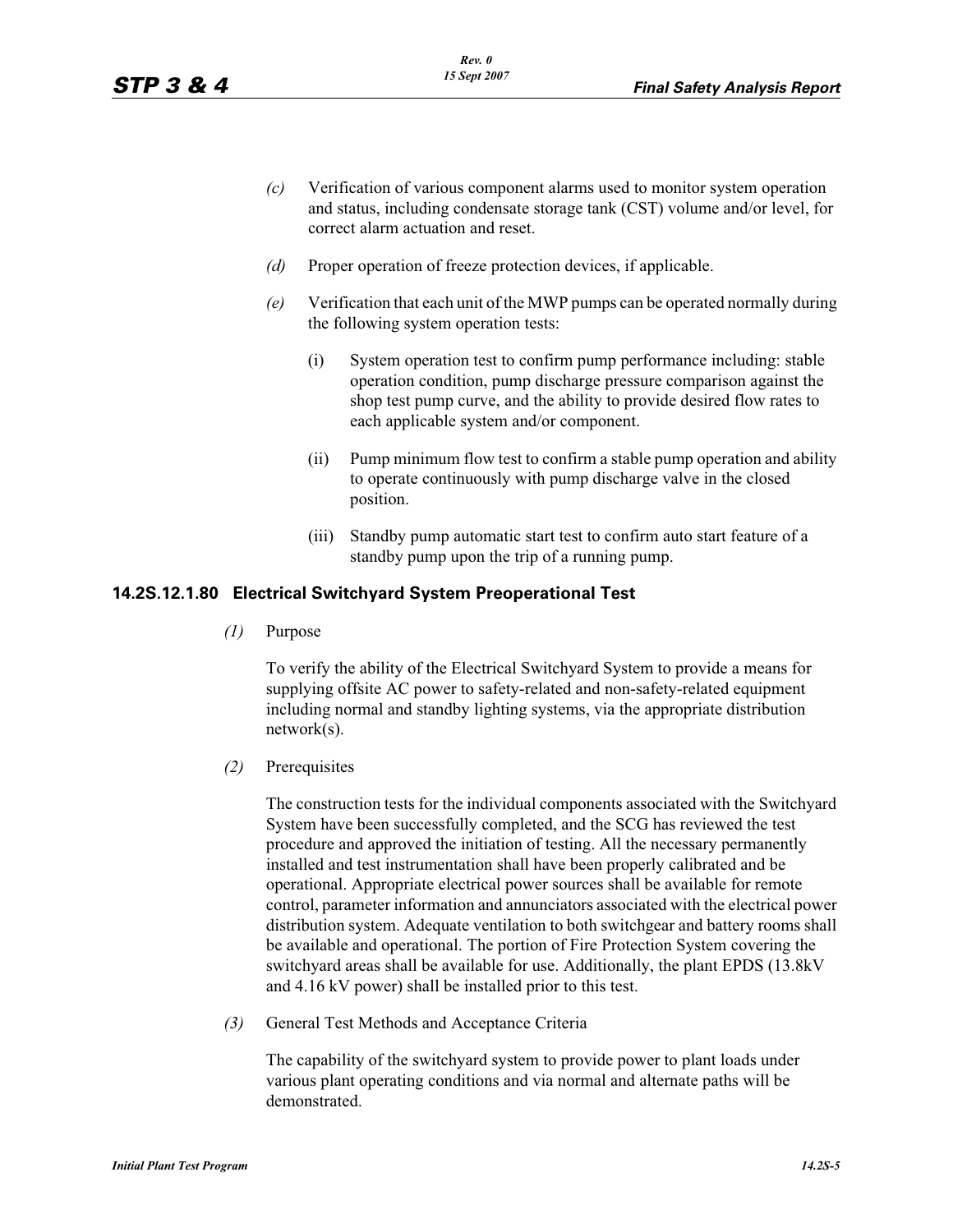- *(a)* Proper operation of relaying and logic.
- *(b)* Proper operation of equipment protective devices, including permissive and prohibit interlocks.
- *(c)* Verification of various component alarms used to monitor system and equipment status for correct alarm actuation and reset.
- *(d)* Proper operation and load carrying capability of breakers, switchgear, transformers, and cables.
- *(e)* Sufficient level of redundancy and electrical independence as specified for each application.
- *(f)* Capability to transfer between onsite and offsite power sources as per design.
- *(g)* Acceptable voltage and frequency variations between no load and full load conditions in accordance with Subsection 8.2.3. Verification of voltage and frequency variations can be performed in startup test stage since insufficient loads are supplied by these buses during preoperational test stage.

#### **14.2S.12.1.81 Personnel Monitors and Radiation Survey Instruments Preoperational Test**

*(1)* Purpose

To verify the ability of the personnel monitors and radiation survey equipment to indicate and alarm normal and abnormal radiation levels.

*(2)* Prerequisites

The construction tests have been successfully completed and the SCG has reviewed the test procedure and approved the initiation of testing. High radiation alarm setpoints shall be properly established based on sensor location, background radiation level, expected radiation level and low occupation dose prior to the test. Indicator and trip units, power supplies, and sensor/converters have been calibrated according to vendor instructions.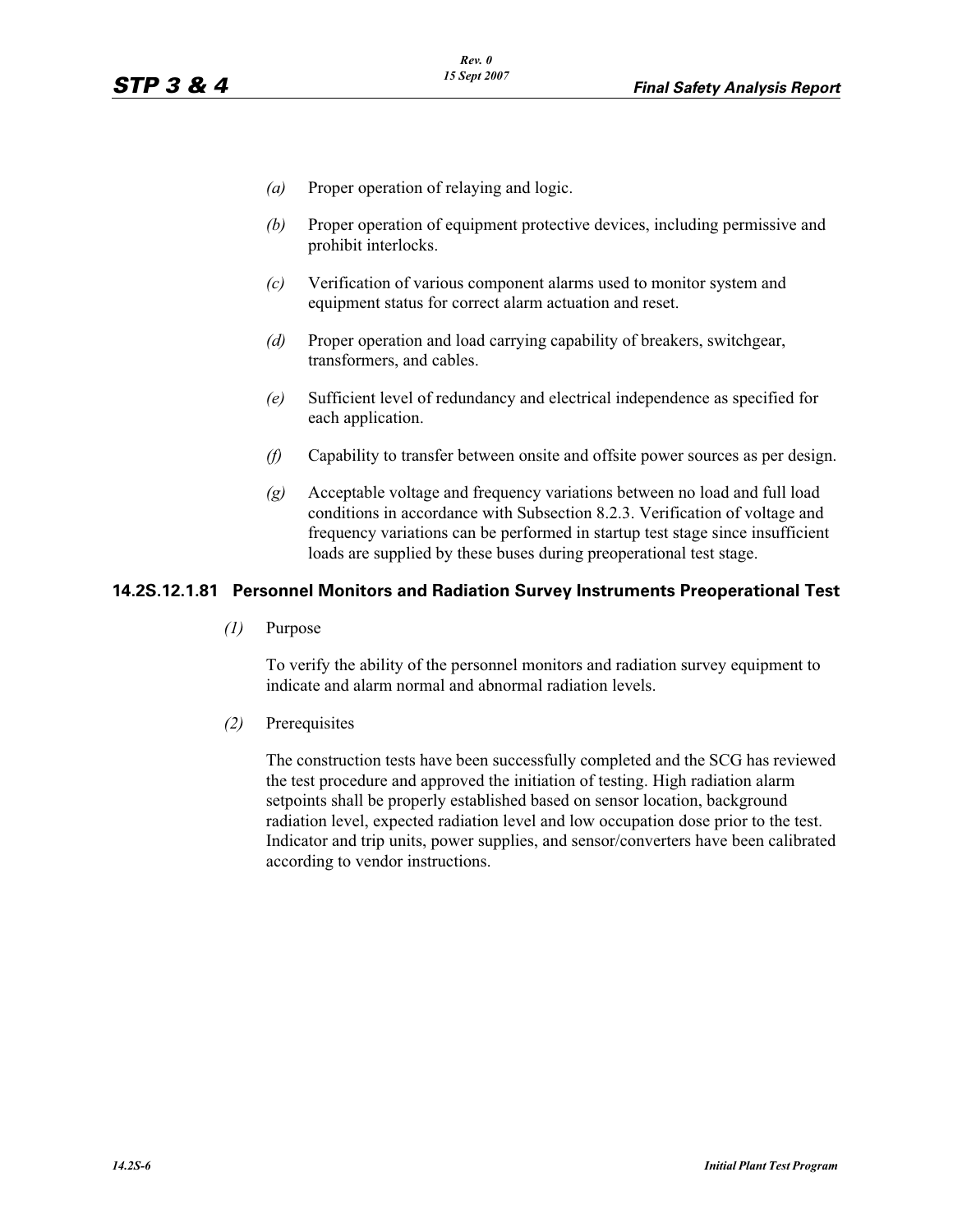*(3)* General Test Methods and Acceptance Criteria

Performance shall be observed and recorded during a series of individual component and integrated subsystem tests. This test shall demonstrate that each monitor or survey instrument operates as specified in Subsection 12.3.4 and the appropriate manufacturer's technical instruction manuals through the following testing:

- *(a)* Proper calibration of detector assemblies and associated equipment using a standard radiation source or portable calibration unit.
- *(b)* Proper functioning of indicators, recorders, annunciators, and audible alarms.
- *(c)* Proper system trips at correct prescribed setpoints in response to high radiation and downscale/inoperative conditions.
- *(d)* Proper operation of permissive, prohibit, interlock, and bypass functions.
- *(e)* Proper functioning and operation of the self-test feature for gross failure and loss of power detection.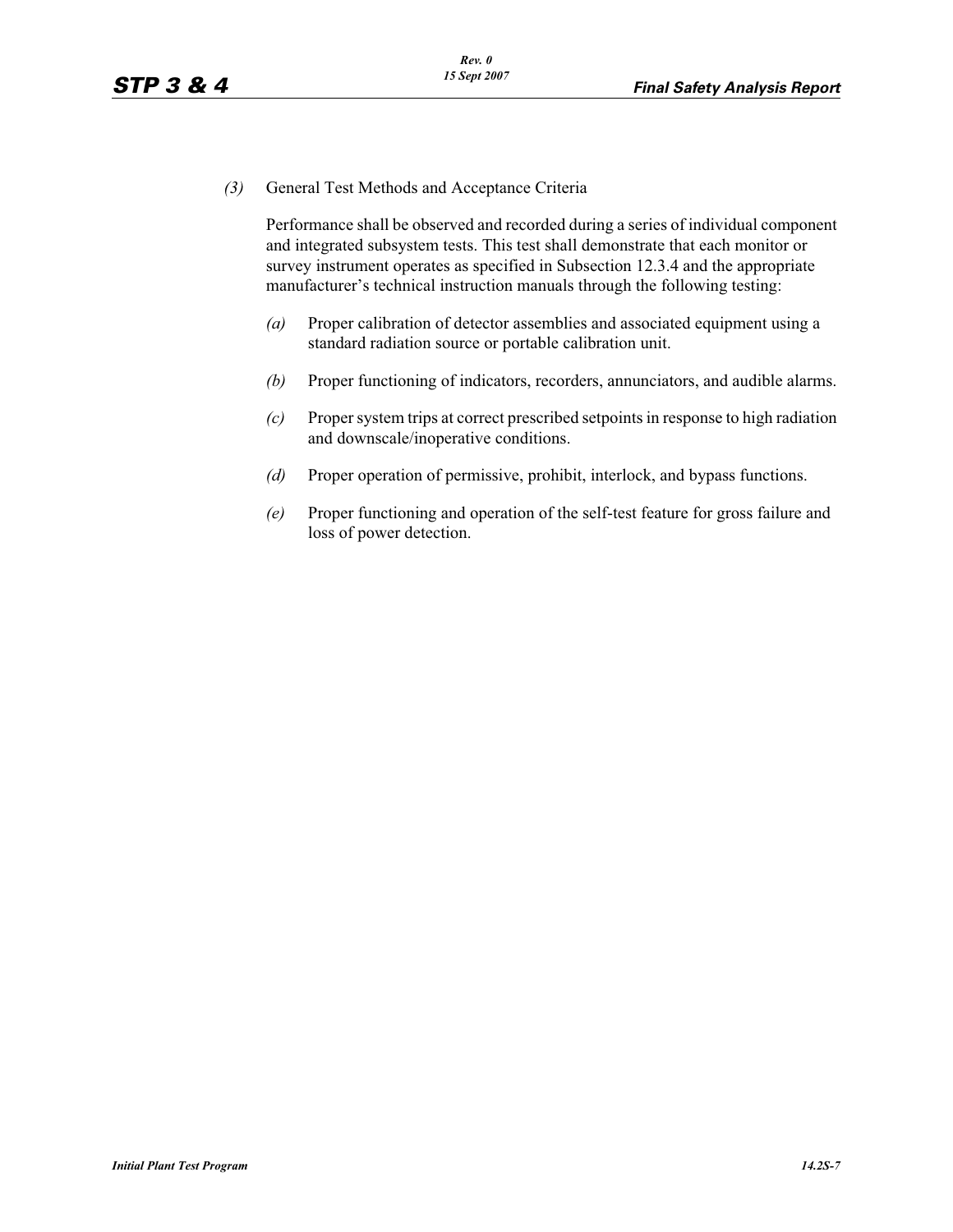| WILD THE Z TEST DESCRIPTIONS                                      |                                                                                                                        |                            |  |  |
|-------------------------------------------------------------------|------------------------------------------------------------------------------------------------------------------------|----------------------------|--|--|
| <b>Title</b>                                                      | <b>Tier 1 Section</b>                                                                                                  | <b>Tier 2 Section</b>      |  |  |
| <b>Feedwater Control</b>                                          | 2.2.3                                                                                                                  | 14.2.12.1.4                |  |  |
| Reactor Water Cleanup                                             | 2.6.1                                                                                                                  | 14.2.12.1.19               |  |  |
| <b>Standby Liquid Control</b>                                     | 2.2.4                                                                                                                  | 14.2.12.1.5                |  |  |
| Main Steam                                                        | 2.1.1, 2.1.2                                                                                                           | 14.2.12.1.1                |  |  |
| <b>Residual Heat Removal</b>                                      | 2.4.1                                                                                                                  | 14.2.12.1.8                |  |  |
| <b>Reactor Core Isolation Cooling</b>                             | 2.4.4                                                                                                                  | 14.2.12.1.9                |  |  |
| Seismic Monitoring                                                |                                                                                                                        | 14.2.12.1.74               |  |  |
| <b>Reactor Recirculation and Control</b>                          | $2.1.3, 2.2.\overline{8}$                                                                                              | 14.2.12.1.2, 14.2.12.1.3   |  |  |
| Rod Control and Information                                       | 2.2.1                                                                                                                  | 14.2.12.1.7                |  |  |
| Control Rod Drive Hydraulic                                       | 2.2.2                                                                                                                  | 14.2.12.1.6                |  |  |
| <b>Fuel Handling and Vessel Servicing</b><br>Equipment            | 2.5.5, 2.5.4, 2.5.3, 2.5.2,<br>2.5.1, 2.2.13, 2.2.12, 2.5.6,<br>2.5.12, 2.5.11, 2.5.10,<br>2.5.9, 2.5.8, 2.5.7, 2.15.9 | 14.2.12.1.50               |  |  |
| Fuel Pool Cooling and Cleanup                                     | 2.6.2                                                                                                                  | 14.2.12.1.21               |  |  |
| <b>High Pressure Core Flooder</b>                                 | 2.4.2                                                                                                                  | 14.2.12.1.10               |  |  |
| Remote Shutdown                                                   | 2.2.6                                                                                                                  | 14.2.12.1.18               |  |  |
| Safety System Logic and Control                                   | 3.4                                                                                                                    | 14.2.12.1.11               |  |  |
| <b>Suppression Pool Cleanup</b>                                   | 2.6.3                                                                                                                  | 14.2.12.1.20               |  |  |
| Reactor Vessel Flow Induced Vibration Test<br><b>Without Fuel</b> |                                                                                                                        | 14.2.12.1.52               |  |  |
| Data Communication Function                                       | 2.7.5                                                                                                                  | 14.2.12.1.12               |  |  |
| <b>Leak Detection</b>                                             | 2.4.3                                                                                                                  | 14.2.12.1.13               |  |  |
| <b>Automatic Power Regulator</b>                                  | 2.2.9                                                                                                                  | 14.2.12.1.17               |  |  |
| <b>Reactor Protection</b>                                         | 2.2.7                                                                                                                  | 14.2.12.1.14               |  |  |
| Power Range Neutron Monitoring Subsystem                          | 2.2.5                                                                                                                  | 14.2.12.1.15               |  |  |
| Traversing In-core Probe (TIP)                                    |                                                                                                                        | 14.2.12.1.15               |  |  |
| <b>Feedwater and Condensate</b>                                   | 2.10.2                                                                                                                 | 14.2.12.1.53               |  |  |
| <b>Process Radiation Monitoring System</b>                        | 2.3.1                                                                                                                  | 14.2.12.1.23               |  |  |
| <b>Standby Gas Treatment</b>                                      | 2.14.4                                                                                                                 | 14.2.12.1.36               |  |  |
| Atmospheric Control System                                        | 2.14.6                                                                                                                 | 14.2.12.1.35               |  |  |
| <b>Plant Computer Functions</b>                                   | 2.2.11                                                                                                                 | 14.2.12.1.16, 14.2.12.1.28 |  |  |
| <b>Drywell Cooling</b>                                            | 2.14.7                                                                                                                 | 14.2.12.1.33               |  |  |
| Steam Bypass and Pressure Control                                 | 2.2.10                                                                                                                 | 14.2.12.1.66               |  |  |
| Reactor Building and Turbine Building<br>Sampling and Analysis    | 2.11.20                                                                                                                | 14.2.12.1.22               |  |  |
| Makeup Water                                                      | 2.11.1, 4.3                                                                                                            | 14.2.12.1.59               |  |  |
| Loose Parts Monitor System                                        | 2.8.4                                                                                                                  | 14.2.12.1.73               |  |  |
| Condensate Storage and Transfer                                   | 2.11.2                                                                                                                 | 14.2.12.1.59               |  |  |

## **Table 14.2S-1 Comparison of Tier 1 (ITAAC) Testing Requirements with Tier 2 Test Descriptions**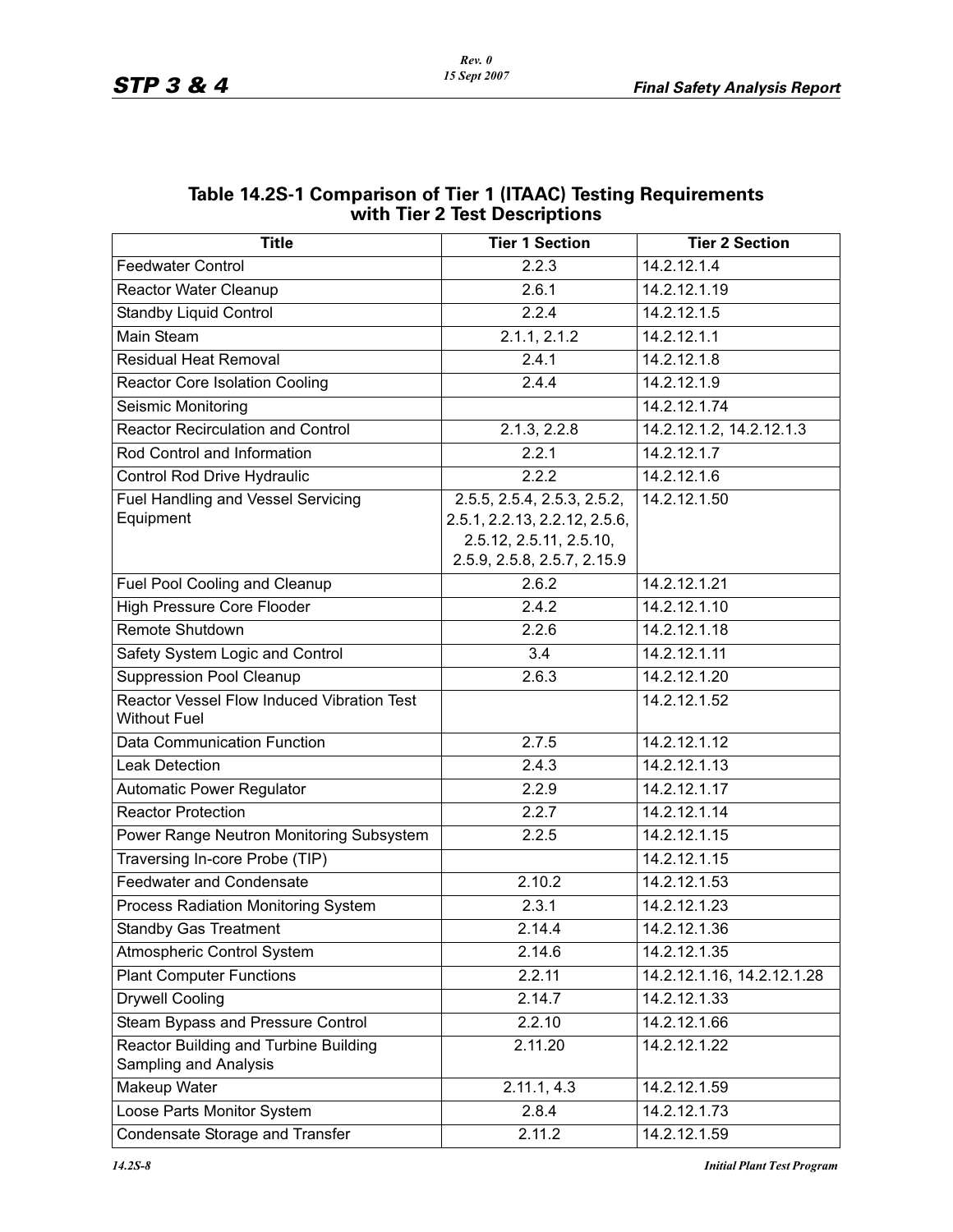| WITH THE Z TEST DESCRIPTIONS                                             |             |              |  |  |
|--------------------------------------------------------------------------|-------------|--------------|--|--|
| Fire Protection Building HVAC                                            |             | 14.2.12.1.34 |  |  |
| Radwaste Sumps                                                           | 2.9.1       | 14.2.12.1.76 |  |  |
| Neutron Monitoring, Startup Range Neutron<br><b>Monitoring Subsystem</b> | 2.2.5       | 14.2.12.1.15 |  |  |
| Filter Demineralizer Resin Transfer                                      |             | 14.2.12.1.76 |  |  |
| <b>Fire Protection</b>                                                   | 2.15.6      | 14.2.12.1.48 |  |  |
| Potable Water and Sanitary Waste                                         | 2.22.23     | 14.2.12.1.79 |  |  |
| <b>Reactor Building Cooling Water</b>                                    | 2.11.3      | 14.2.12.1.29 |  |  |
| <b>Turbine Building Cooling Water</b>                                    | 2.11.4      | 14.2.12.1.62 |  |  |
| <b>Reactor Building Service Water</b>                                    | 2.11.9, 4.5 | 14.2.12.1.61 |  |  |
| <b>Normal Chilled Water</b>                                              | 2.11.5      | 14.2.12.1.33 |  |  |
| <b>Emergency Chilled Water</b>                                           | 2.11.6      | 14.2.12.1.32 |  |  |
| <b>Building Cranes and Handling Equipment</b>                            | 2.15.3      | 14.2.12.1.50 |  |  |
| Miscellaneous Non-Radioactive Drains-<br>Nuclear Island                  |             | 14.2.12.1.49 |  |  |
| Service Air - Nuclear Island                                             | 2.11.11     | 14.2.12.1.27 |  |  |
| Instrument Air - Nuclear Island                                          | 2.11.12     | 14.2.12.1.27 |  |  |
| Nitrogen Supply System - Nuclear Island                                  | 2.11.13     | 14.2.12.1.28 |  |  |
| Electric Power Distribution - Nuclear Island                             | 2.12.1      | 14.2.12.1.45 |  |  |
| Vital AC Power Supply - Nuclear Island                                   | 2.12.14     | 14.2.12.1.45 |  |  |
| Instrument and Control Power Supply -<br>Nuclear Island                  | 2.12.15     | 14.2.12.1.45 |  |  |
| Lighting and Servicing Power Supply -<br>Nuclear Island                  | 2.12.17     | 14.2.12.1.45 |  |  |
| DC Power Supply                                                          | 2.12.12     | 14.2.12.1.45 |  |  |
| <b>Emergency Diesel Generator</b>                                        | 2.12.13     | 14.2.12.1.45 |  |  |
| Plant Grounding - Nuclear Island                                         | 2.12.9      | 14.2.12.1.45 |  |  |
| Raceway System - Nuclear Island                                          | 2.12.8      | 14.2.12.1.45 |  |  |
| <b>Reactor Building HVAC</b>                                             | 2.15.5      | 14.2.12.1.34 |  |  |
| <b>Control Building HVAC</b>                                             | 2.15.5      | 14.2.12.1.34 |  |  |
| <b>Technical Support Center HVAC</b>                                     |             | 14.2.12.1.34 |  |  |
| <b>Water Treatement Building HVAC</b>                                    |             | 14.2.12.1.34 |  |  |
| Switchgear Building HVAC                                                 | 2.15.5      | 14.2.12.1.34 |  |  |
| Hot Machine Shop HVAC                                                    |             | 14.2.12.1.34 |  |  |
| Radwaste Tunnel HVAC                                                     |             | 14.2.12.1.34 |  |  |
| <b>Switchyard Systems</b>                                                | 2.12.1, 4.2 | 14.2.12.1.45 |  |  |
| <b>Area Radiation Monitoring</b>                                         | 2.3.2       | 14.2.12.1.24 |  |  |
| <b>Containment Atmospheric Monitoring</b>                                | 2.3.3       | 14.2.12.1.26 |  |  |
| LOOP/LOCA                                                                |             | 14.2.12.1.46 |  |  |

### **Table 14.2S-1 Comparison of Tier 1 (ITAAC) Testing Requirements with Tier 2 Test Descriptions**